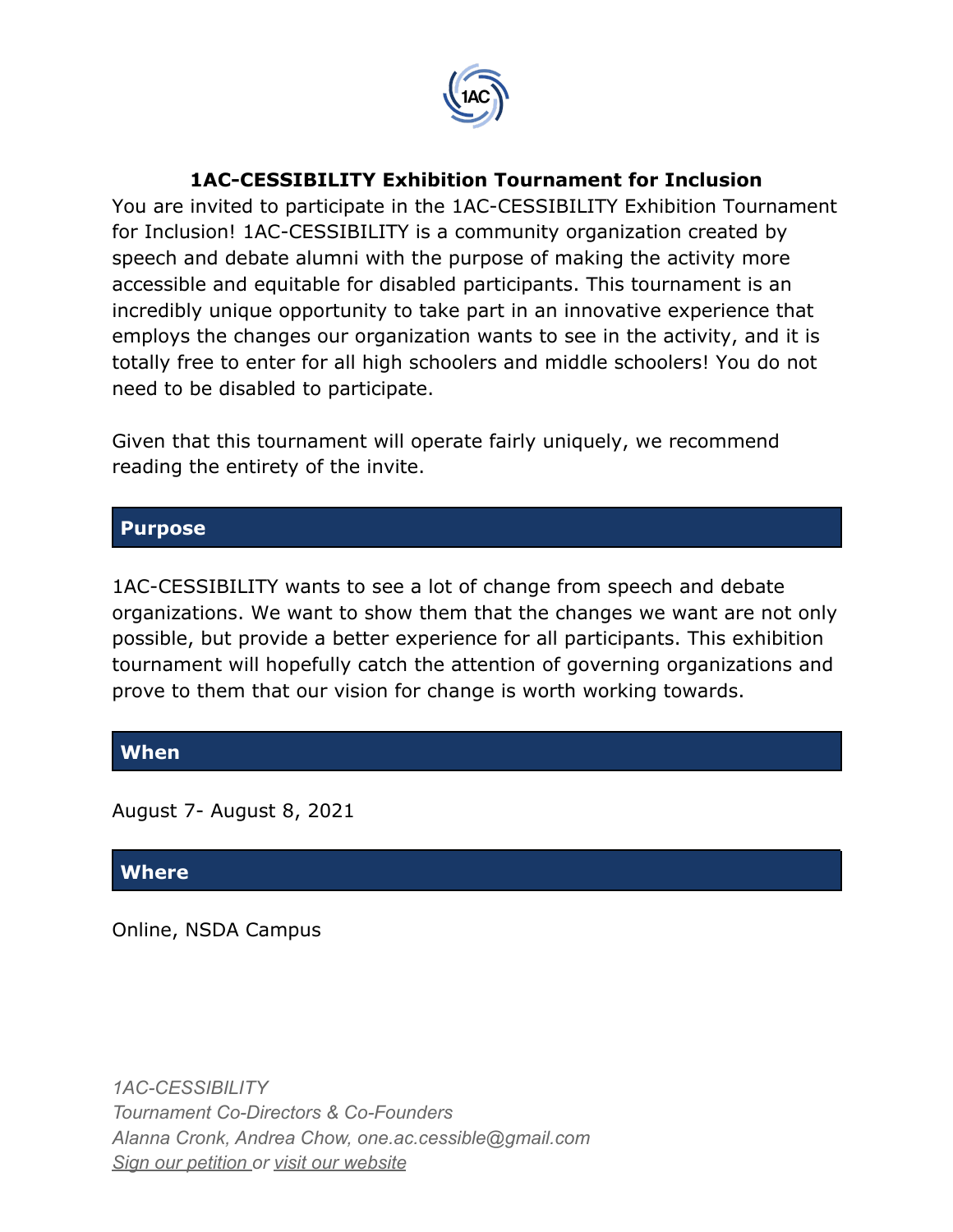

#### **Events Offered**

Original Oratory (Original Advocacy is welcome here as well) Collapsed Interpretation (Humorous, Dramatic, Oratorical, Program, and Duo together) Impromptu

Lincoln Douglas Debate (March-April topic, tournament-provided cases available, no prep necessary!)

### **Registration**

Thanks to a grant from the Social Innovation and Public Service Fund, registration is free. You can register for the tournament at [http://1accessibilitytournament.tabroom.com](http://1accessibilitytournament.tabroom.com/) This is an event for high school students and middle school students. Each student is only allowed to register for one event maximum, there will be no double entries. Independent entries welcome.

### **All entries must fill out the [Media Release Form](https://docs.google.com/document/d/1gVBTThRLrGZm53uxqeopIZg1wm089rGLa5jXaIbzfcY/edit?usp=sharing) and the [Participant](https://forms.gle/pwLWcRa99BKLci8a6) [Form](https://forms.gle/pwLWcRa99BKLci8a6) before competition**.

Last day to register entries: 8/5 Last day to register judges: 8/5

### **Schedule**

## **Speech**

*Day One* Round one- 11 am EST / 8 am PST Round two- 3:30 pm EST / 12:30 pm PST

#### *Day Two*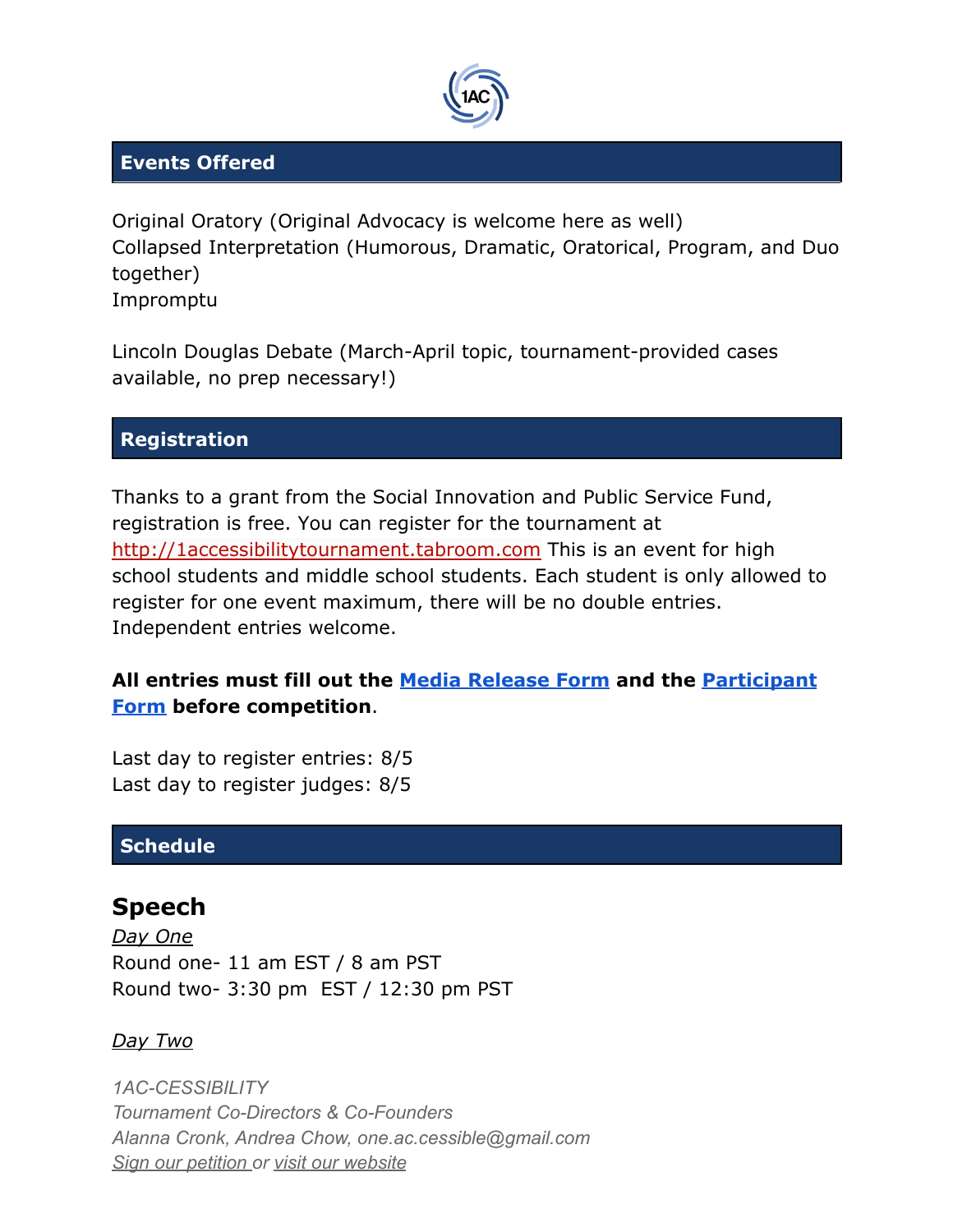

Round three- 1:30 pm EST / 10:30 am PST Finals- 6 pm EST / 3 pm PST

# **Debate**

*Day One* Round one-1 pm EST / 10 am PST Flight one: 12 pm EST/ 9 am PST Flight two: 1 pm EST/ 10 am PST Round two- 5 pm EST /2 pm PST Flight one: 3 pm EST/ 12 pm PST Flight two: 4 pm EST/ 1 pm PST

### *Day Two*

Round three- 11 am EST / 8 am PST Flight one: 11 am EST/ 8 am PST Flight two: 12 pm EST/ 9 am PST Round four- 3 pm EST / 12 pm PST Flight one: 3 pm EST/ 12 pm PST Flight two: 4 pm EST/ 1pm PST Finals- 6 pm EST / 3 pm PST

### *Awards*

As soon as possible. Note: we do not have trophies, but we will email certificates! Champions will receive a personalized letter of thanks.

### **Judging**

For speech: To enter, you must provide one judge for every six entries. If you are registering less than six entries, you must provide one judge. For debate: To enter, you must provide one judge for every two entries. If you are registering less than six entries, you must provide one judge.

If you are unable to find a judge, email us at [one.ac.cessible@gmail.com](mailto:one.ac.cessible@gmail.com) by 7/30.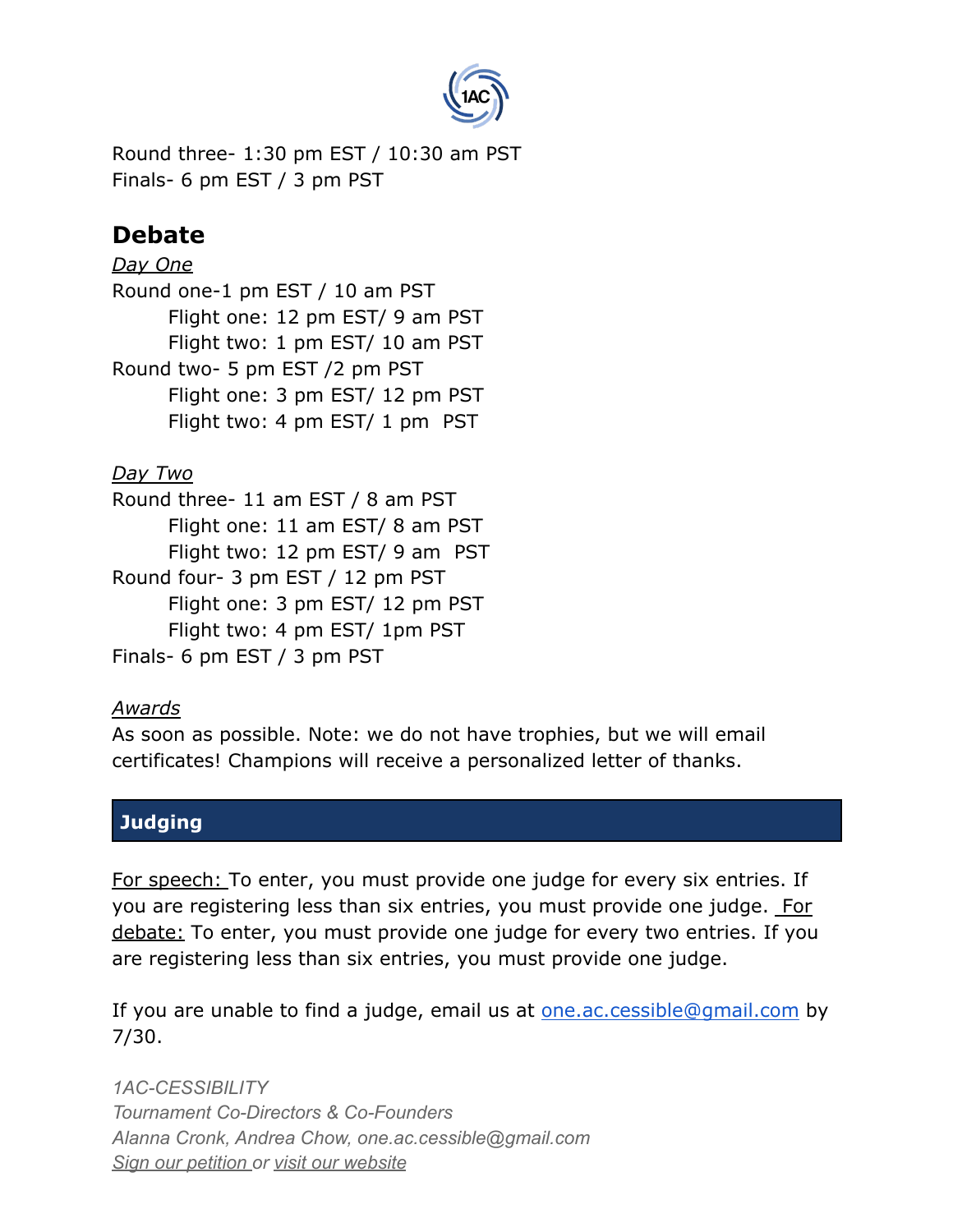

Judges must complete judge training by viewing the powerpoint [here.](https://docs.google.com/presentation/d/1BceVDqaZVRaIbHeKgxgAMODAcAdhDsA-lM3acBOlu6I/edit?usp=sharing)

#### **Accommodations / Participant Form**

Every entrant MUST fill out the Participant Form which asks about accommodations. That form can be found [here.](https://docs.google.com/forms/d/e/1FAIpQLSfipFVQ_udHXFJ5rRhgWeqgtxnc4fRDMP26i9nnZ03KnBc0-A/viewform?usp=sf_link) Even if you do not believe you will need accommodations, you need to fill out the form.

Note on ASL interpreters: This tournament is funded through an extremely limited grant. ASL interpreters are expensive and we are in need of volunteers to interpret at this event. If you or someone you know is interested in helping 1AC-CESSIBILITY, please email [one.ac.cessible@gmail.com.](mailto:one.ac.cessible@gmail.com) We cannot guarantee that we will be able to provide ASL interpreters if you need one, but we will try our best. Thank you.

### **Incident Reporting**

We are taking incident reporting very seriously and will not tolerate statements, gestures, and other actions meant to foster any kind of inequity, harassment and/or harm.

To report an incident, [fill out this Google Form.](https://forms.gle/SB9XkdXE7DrYZe6t9) You can report incidents anonymously. Remedies to incidents may include apology/mediation, written explanation of the incident forwarded to all responsible adults, expulsion, or something else. If you would feel more comfortable talking to someone in Tabroom, entries are allowed to enter the online meeting space to report an incident or request support this way as well. Upon entry, just alert tournament staff to your presence and two staff members will create a breakout room to talk about the problem.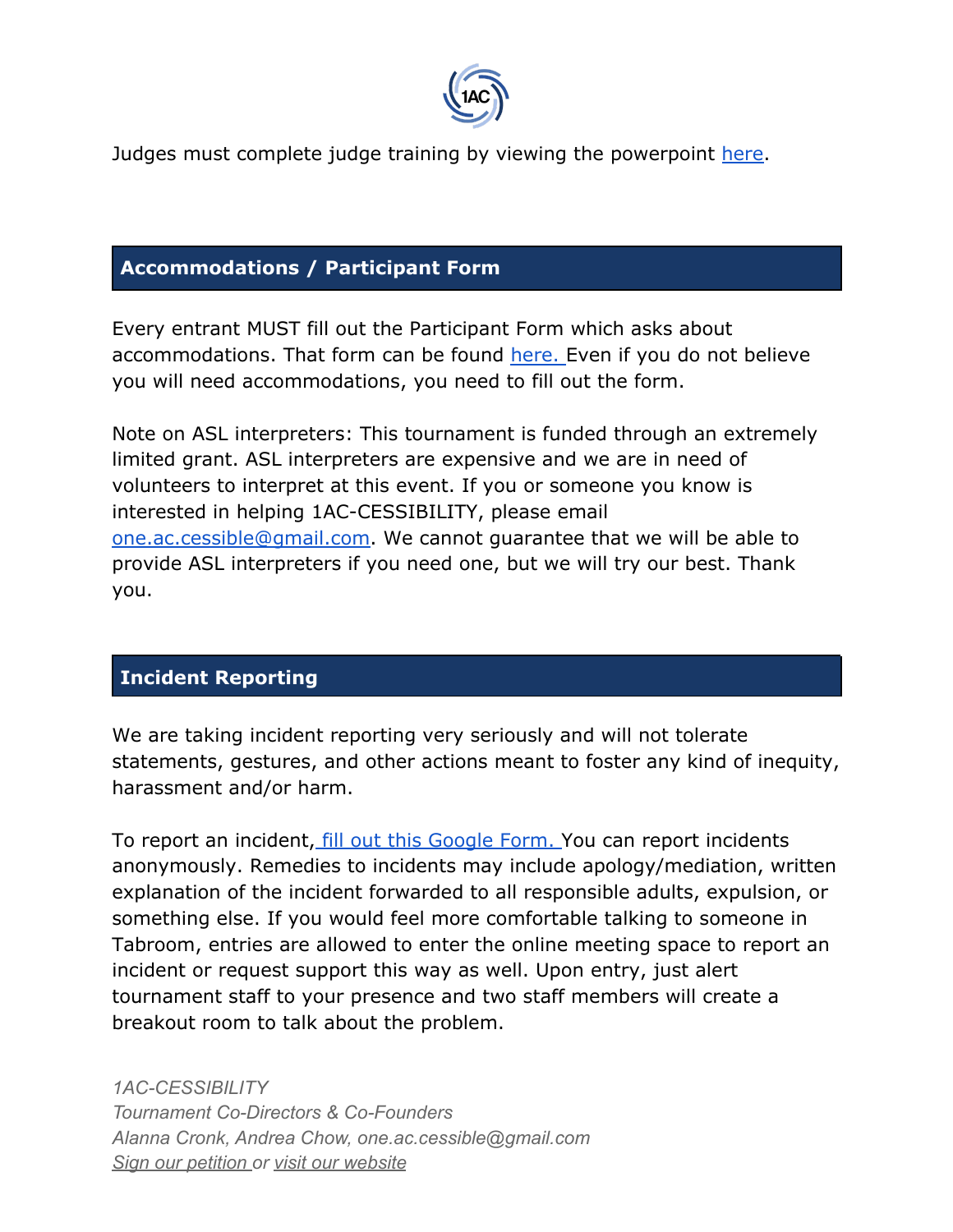

The process of reporting an incident is as follows: 1) submission of the form 2) receipt of the form by the tournament directors 3) contact of parties mentioned, if possible and necessary, for further information 4) discussion by tournament directors 5) dissemination of remedy 6) if you are unsatisfied with the remedy, feel free to reach out to Alanna at [amc533@georgetown.edu](mailto:amc533@georgetown.edu) for further discussion.

### **What Is Different About This Tournament**

## **Cost**

It is free to enter!

# **Accomodations**

We have a standardized process for requesting, approving, and implementing accommodations. All entries will be *encouraged* to request accommodations if they feel they need them. All requests will be reviewed by the tournament directors and the entry (and parent of entry) will be notified of approval on a rolling basis and as soon as possible. No medical documentation will be required or submitted. Judges will be notified of a participant's accommodations via email, if necessary.

# **Spreading**

Spreading will be allowed at this tournament, however, we ask that if you are going to spread, that you get permission from your opponent to spread before the round starts. With the understanding that several disabilities make spreading infeasible, we ask that all debate participants have a version of their case to read that is an appropriate length for non-spreading speeds. Spreading has the ability to provide an exciting challenge in some aspects which is why 1AC will not discourage the practice on the whole, we just want to acknowledge that non-spreading debates are equally competitively valuable and may be necessary.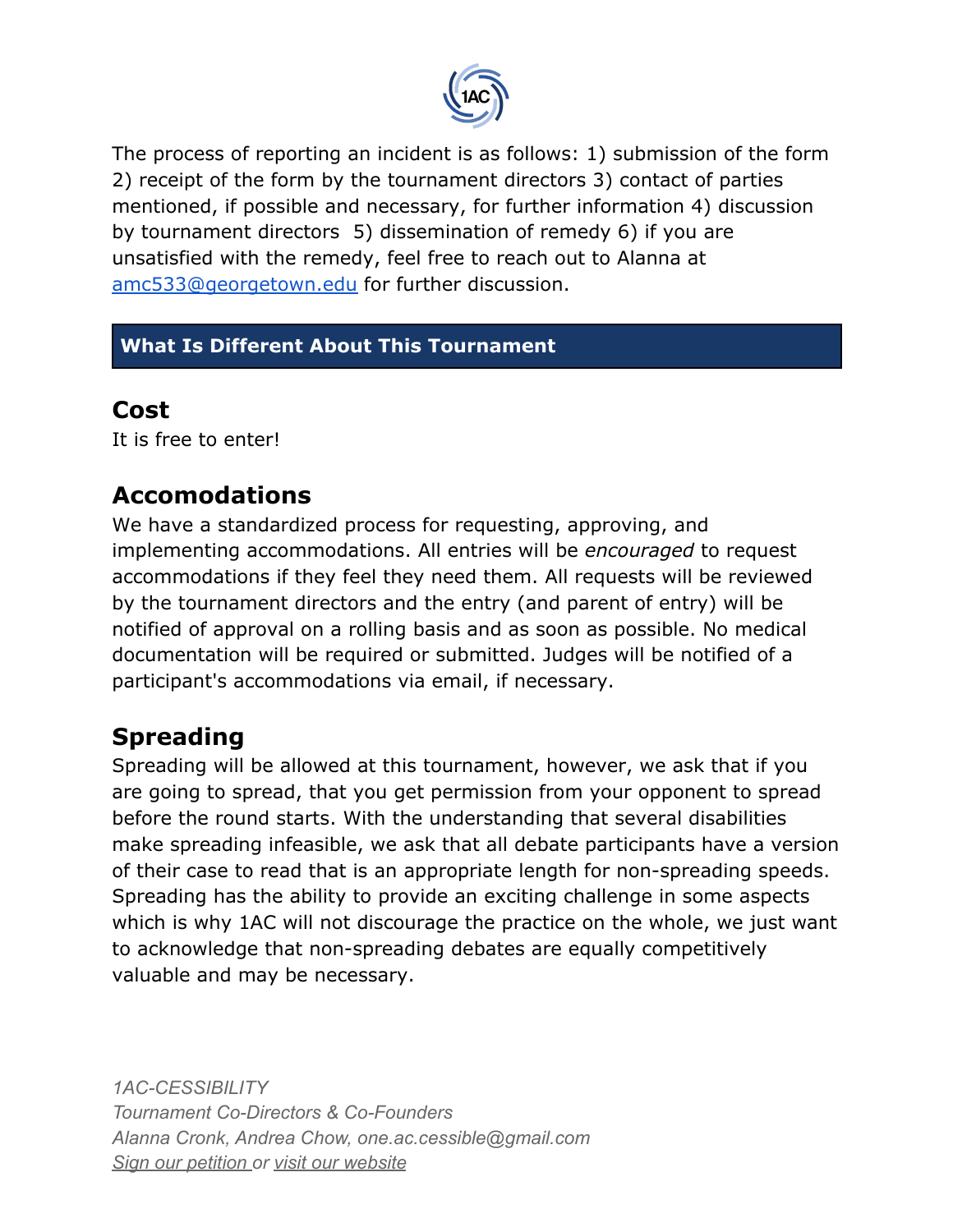

# **Sitting**

Participants may be seated while giving all speeches in both speech and debate. The chair is not to be used as a prop and should not be moved during the speech. The idea here is not to prioritize mobility in competitive success.

# **Memorization**

Participants do not have to have their speeches memorized for Collapsed Interp, Original Oratory, or Impromptu. Judges will be instructed not to take off any points for not being memorized unless it significantly distracts from the performance. This makes this the perfect place to test out new speeches for the upcoming season!

# **Tournament Provided Cases**

We want to make this tournament as stress-free and equitable as possible. We will be providing generic cases and evidence for all participants to uses at our website here: <https://www.1ac-cessibility.com/tournament>

# **Scoring**

Speech has a new scoring system to cut down on hyper competitive culture: performance points.

This is a new primary scoring system. The winners will primarily be decided on a scale of 1-10 performance points. These do not reflect entrants' worth as people, their intellect, or their potential as speechies. These are only a method of competitive scoring and nothing more.

Students in a round MAY tie for performance points. We want to decrease the direct comparison of competitors to avoid motivating people to believe others in-round are "doing poorly" in order to believe they themselves did a good job.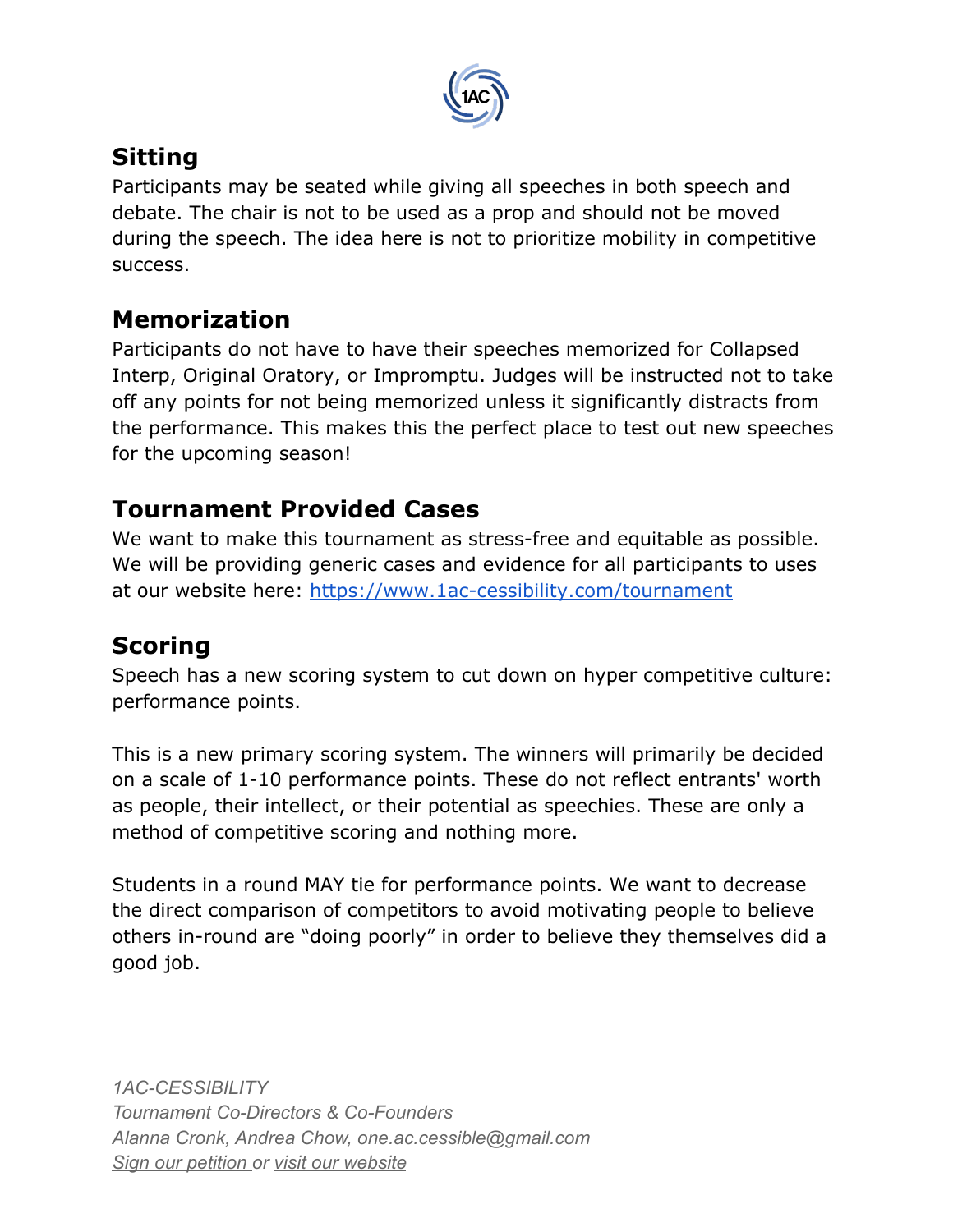

#### *Comparative rankings*

Judges will assign ranks 1st-last for each round in case of a need for a secondary tiebreaker.

*Ties*

1-cumulative performance points for the highest total 2-cumulative comparative round rankings for the lowest total 3-who had the competitive edge earlier in the day 4-true tie

# **Breaks**

We have designed the schedule intentionally to give all participants time in between rounds to rest.

# **Redo Rounds**

The purpose of a redo round is to resolve equity concerns. It is common that competitors may suddenly feel extremely unwell during a round or an incident will occur that significantly affects their performance. If you had a round that you feel did not go well because of unexpected feelings of unwellness or discrimination, feel free to participate in redo rounds.

You will redo the round and Tabroom will disappear the round you want dropped to the best of our ability. A maximum of one round can be redone at this tournament. Let the tabroom know IMMEDIATELY if you feel you want a redo round. To request a redo round, email **[one.ac.cessible@gmail.com](mailto:one.ac.cessible@gmail.com)** with the subject REDO ROUND [YOUR NAME] with a very brief explanation of why you need the redo round. *The latest a request for a redo round can be accommodated is thirty minutes after the round ended, with exception of the last round. The last round must be requested immediately due to elimination rounds. These will not be available for elimination rounds.*

If your event is a speech, you will be asked to upload a recording of your speech and we will have a judge assign you performance points. Since there will be no one to compare with, you will not have a comparative ranking. In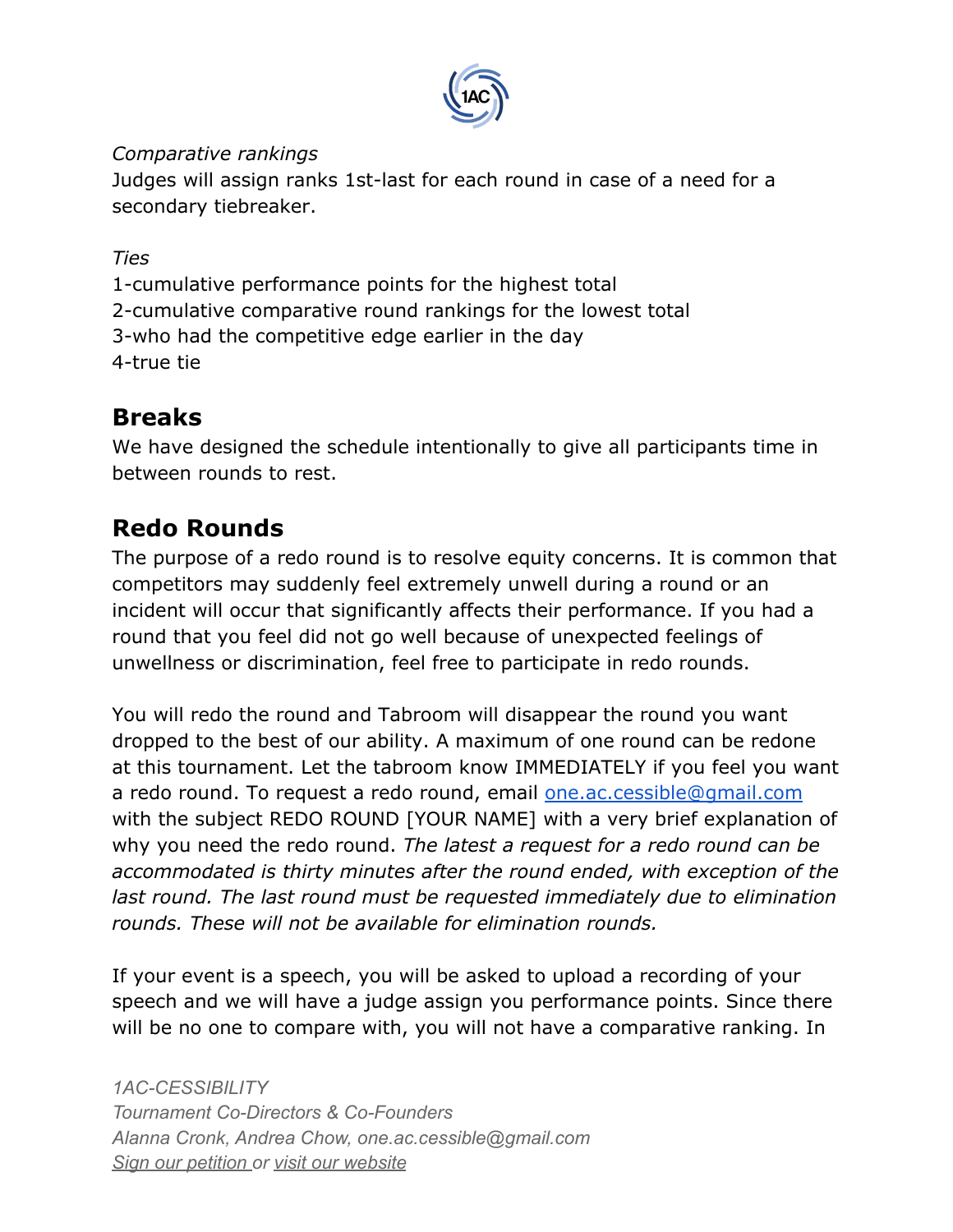

the event of a tie, your ranking from the round you are redoing would be used.

If you are in debate, we will try our best to find another entry in the same event willing to do another round. If we cannot track down another person, you will submit a recording of the one speech (per partner if applicable) and you will receive new speaker points but keep your win/loss.

## **Good Citizen Awards**

At this tournament, if you feel another competitor has been kind to you or had a particularly moving, thoughtful, and meaningful speech, fill out [this Google form,](https://forms.gle/tWJVaxA9zbZTVA2Y7) letting us know what they did. You cannot nominate people from your own team. The entry will receive a Good Citizen Award. The name of the person who nominates the Good Citizen will be kept private at awards.

The title of Honored Good Citizen will be given to the participant Tabroom votes to affirm had the most heartwarming act of kindness.

We feel this activity could benefit from more kindness. There are so many factors that encourage competition that can sometimes bring other people down. We hope that the Good Citizen Award Program will foster greater community and provide motivation for good acts.

*TLDR*: [fill out this form](https://docs.google.com/forms/d/e/1FAIpQLSenbMgok9mMEhxoPQt0Oeuw0vz6Z896EYJFt3GB4ubTUDU4Zg/viewform) if someone was nice to you and they will get an award.

# **Relax**

In general, judges will be instructed to be forgiving. In regards to timekeeping and other sorts of norms, judges will be instructed to take it easy and be forgiving, which makes this tournament perfect for beginners!

### **Volunteer**

1AC-CESSIBILITY is always looking for help! Email us at [one.ac.cessible@gmail.com](mailto:one.ac.cessible@gmail.com) if you are interested in volunteering at the tournament or working with us in any other capacity!